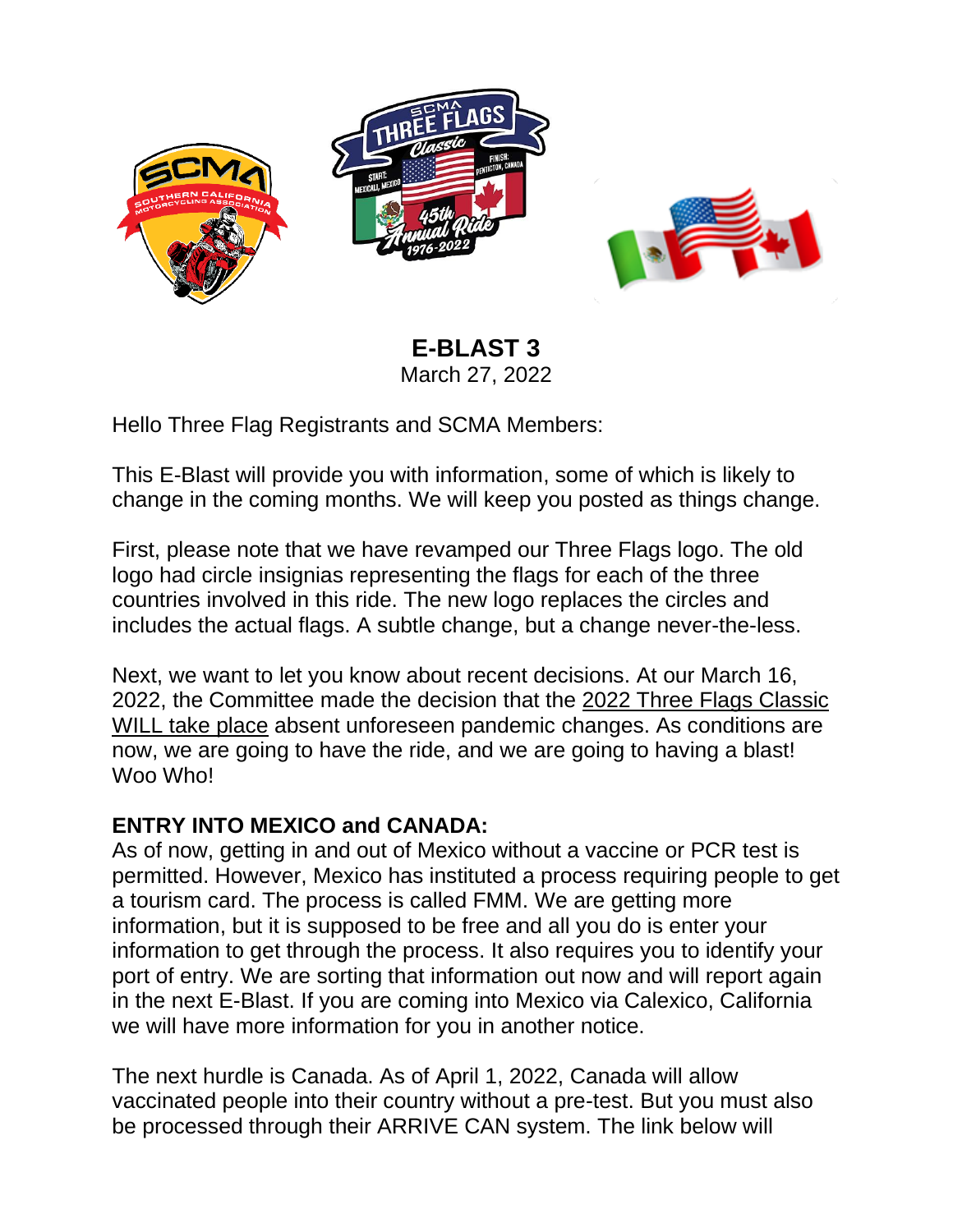provide you information. Vaccines and ARRIVE CAN may go away before our ride, but there is no way of knowing at this time. We know there are registrants and potential registrants that will not or cannot get a vaccine. For this reason, those of you who fall into this category may request a refund through May 31, 2022. We suggest you wait until mid-May in case Canada changes their rules and allow people into the country without vaccines. If you make the request before May 31, 2022, you will receive a refund, less any Pay Pal fees. If you rolled your registration over from 2020 or 2021 and request a refund and the Canadian government removes the vaccine requirement, you will need to re-register at the current \$329.00 registration fee. We suggest you wait until mid-May. We will provide more information in a subsequent E-Blast. Please e-mail John Mickus [jdmickus@gmail.com](mailto:jdmickus@gmail.com) if you are seeking a refund for the reason mentioned above. You should insert "Request 3FC22 Refund" in the Subject line of the e-mail.

Entry into the USA currently requires proof of a vaccine if port of entry is via land.

The Links regarding USA and Canadian crossings are listed below.

Cut and paste link below into your browser for Canadian and US information or press CONTROL and double click on the link.

## **CANADA:**

[Government of Canada will remove pre-entry test requirement for fully vaccinated](https://www.canada.ca/en/public-health/news/2022/03/government-of-canada-will-remove-pre-entry-test-requirement-for-fully-vaccinated-travellers-on-april-1.html)  travelers [on April 1 -](https://www.canada.ca/en/public-health/news/2022/03/government-of-canada-will-remove-pre-entry-test-requirement-for-fully-vaccinated-travellers-on-april-1.html) Canada.ca

## **USA:**

<https://ca.usembassy.gov/covid-19-information-canada-3/>

Once again, we are hoping the Canadian and USA requirements change before May 31, 2022, and/or before the ride. We will keep track, and if the requirements change, we will send out an E-Blast immediately.

## **INSURANCE:**

Riders are required to get Mexican Insurance before they enter Mexico. You will be required to show proof of insurance at check-in in Mexicali. You can by this insurance for one day or more. The typical policy runs between \$40.00 and \$65.00 USD, depending on your length of stay. We suggest using Sanborn Insurance or Baja Insurance. Both are reputable companies to the best of our knowledge and have been used by TFC riders for years. You will be able to print your policy at the time you register for it. Carry it